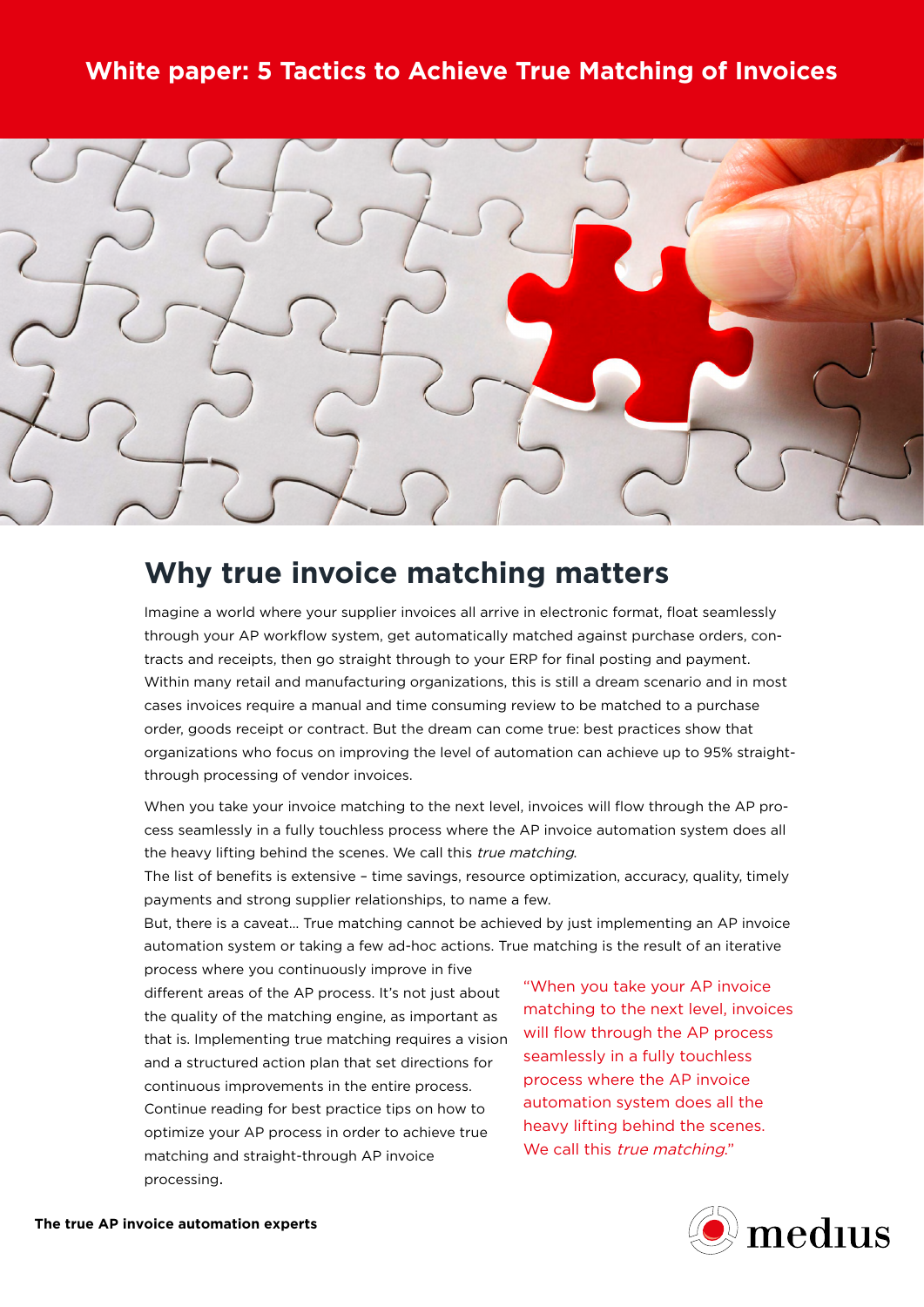#### **5 optimization tactics: How to achieve true matching**

In this document you will find five tactics to help you get started on a journey towards true matching and end-to-end automation of the AP process. Remember, touchless AP processing will not happen overnight and is a long term process of continuous improvements. These tactics will help you guide your organization in the right direction and deliver both quick gains and long term direction in order to achieve process efficiencies as well as cost and time savings.

"Remember, touchless AP processing will not happen overnight and is a long term process of continuous improvements."

#### **1: Improve quality of invoice information**

It's only natural that you start by looking at the beginning of the process - the purchase order and invoice data you enter into the AP process. Everything that happens after that is a direct result of the quality of the input data. Think about what you can do to improve the quality of the data you enter into your AP invoice automation system:

- Can you ask more vendors to send electronic invoices?
- Is purchase order data created correctly and communicated to the vendor?
- Are goods receipts correctly registered in the ERP with accurate received quantities?
- Do vendors include all necessary data with line item details on their invoices?
- Can you move more purchases to a PObased process?

We recommend that you perform a supplier and invoice data audit to understand the quality level of your current input data.

The audit will help you set goals, since the quality of invoice information defines what level of automation you can reach. The audit also helps you identify high-impact actions and prioritize your next steps.

## **2: Select a matching engine that is both flexible and specialized**

If you want to achieve true matching, you need to make sure you use a matching engine that does most of the job for you, i.e. that can match invoices according to your organization's specific requirements and processes. Make sure that your AP invoice automation solution includes a matching engine that is both flexible and specialized.

Flexibility is needed to be able to dynamically match invoices on different levels (such as line item, line total or header) for the same vendor depending on which information is available and match against purchase order information.

Specialized matching functionality is required to provide straight-through processing. This should include configurable rules to support all relevent matching scenarios as well as the ability to automate management of additional fees such as freight, customs and environmental charges.



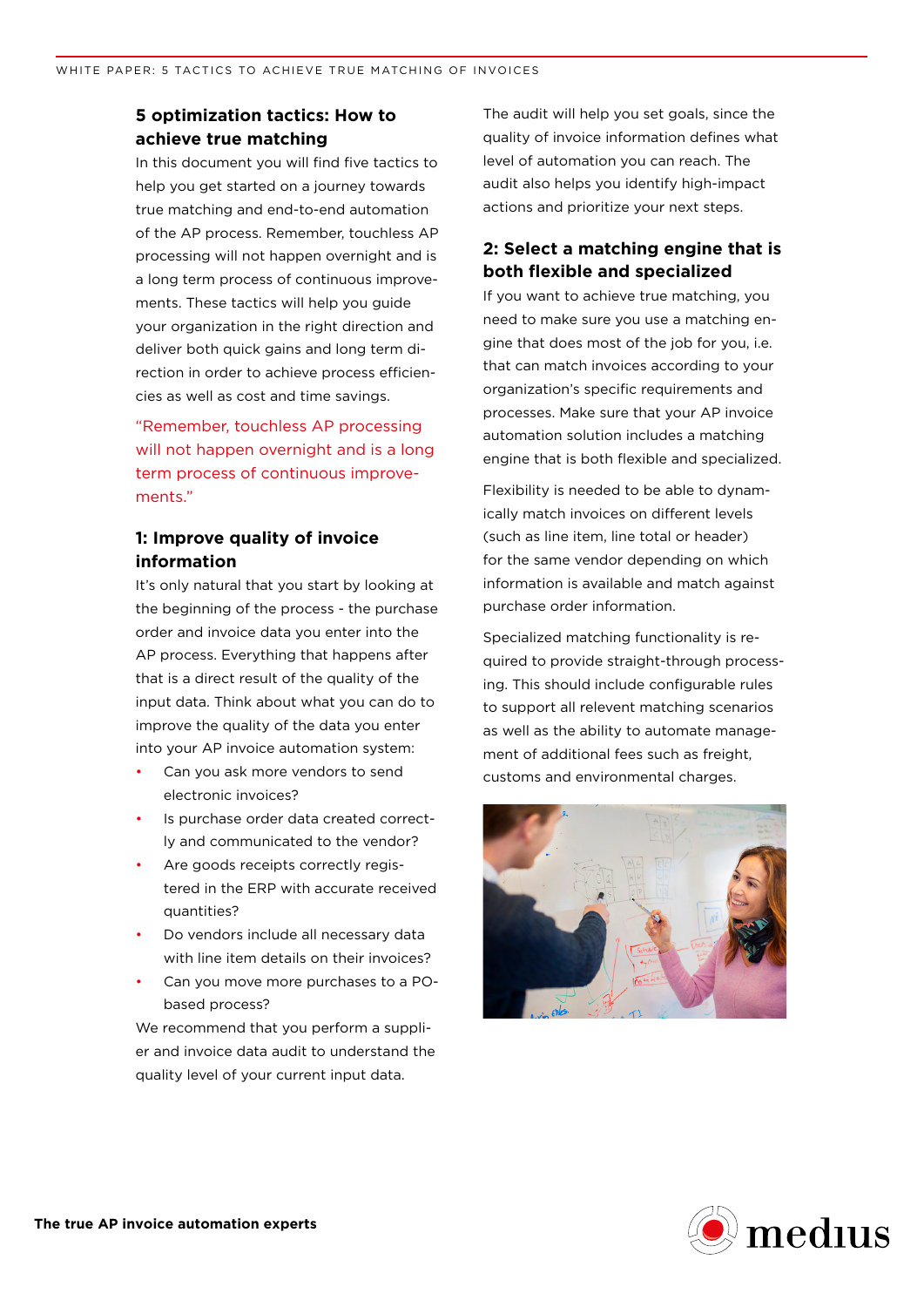Can your current AP invoice automation solution support your most complex matching scenarios?

- Line item matching with multiple purchase orders and goods receipts
- Line total matching when units differ between invoice and order/receipt
- Invoices with expected and unexpected additional fees
- Matching invoices to orders from mutiple ERPs

Challenge your AP invoice automation solution provider or consider moving to a next generation solution in order to enable matching of all your different invoice scenarios and achieve a fully automated process. Need help getting started? [Download this checklist](http://www2.mediusflow.com/truematchingchecklist) to identify which purchase order matching functionalities and scenarios your current setup supports and where you have gaps in the process.

#### **3: Make it easy to handle exceptions**

Let's face it, there will always be exceptions that will need to be handled by a staff member with business expertise. But you can take actions to optimize this exception process by making sure these tasks are easy, streamlined and quick as possible.

This is where your AP invoice automation solution's level of usability makes a difference in terms of user adoption and efficiency.

Ensure that your AP invoice automation solution provides a smart user interface that allows you to simplify exception management, such as with:

- Flexible routing rules that direct the invoice to the right person at the right time within the organization depending on the exception type (price, item, amount etc.).
- Display of only the deviating line items of an invoice so that the user can make a quick decision to approve or decline these items.
- Provision of coding templates and intelligent automation rules for how to code and manage an approved or declined deviation.
- Set rules, based on your business requirements, for tolerances in percentage or in a determined currency amount per supplier.



"Ensure that your AP invoice automation solution provides a smart user interface that allows you to simplify exception management."

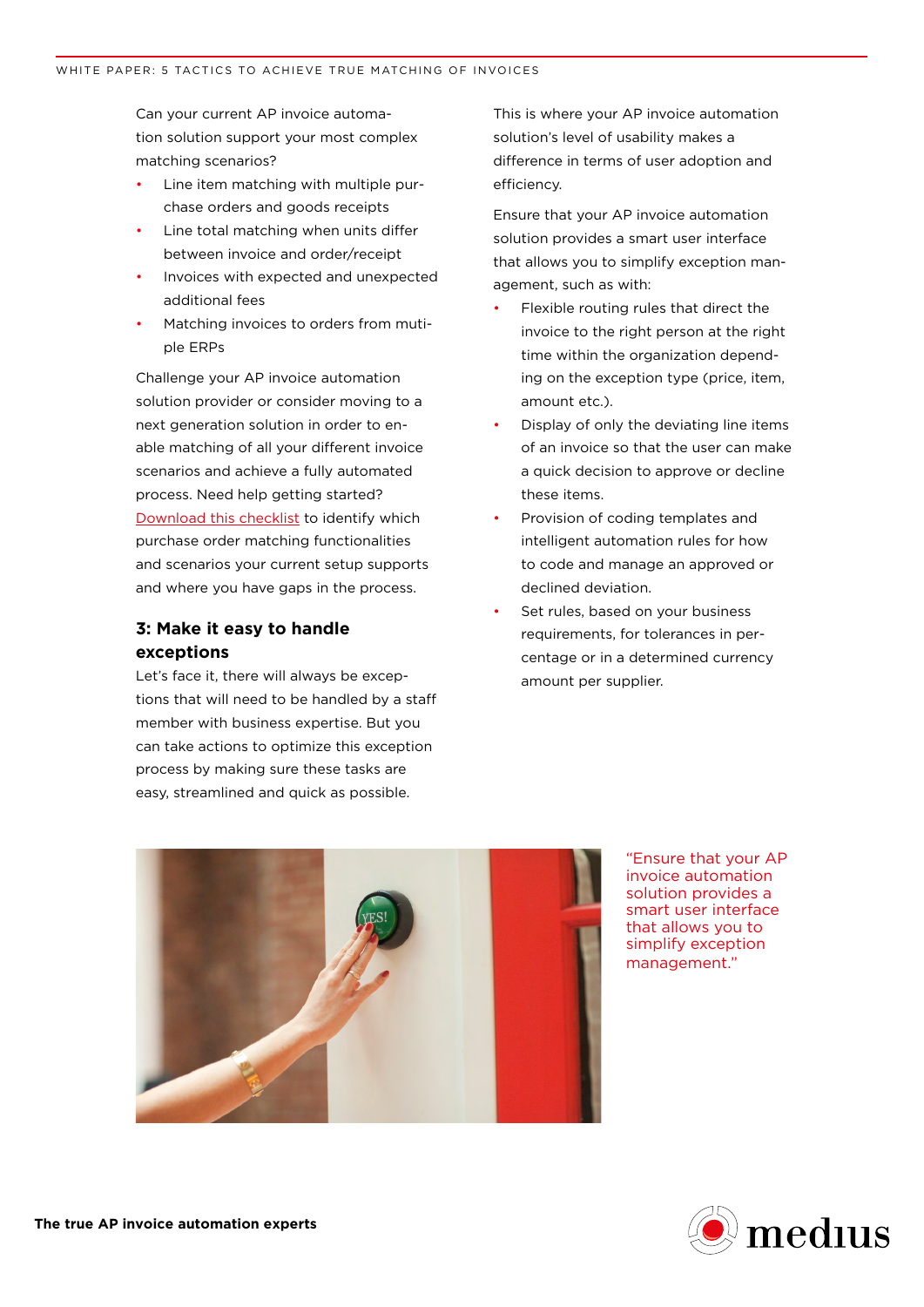#### **4: Ensure high quality system integration**

Complete integration with the backend ERP is critical for a truly automated process. Data needs to synchronize seamlessly and accurately from the ERP system to the AP invoice automation software and back again. The integration requires a certain level of depth to provide up-to-date and detailed invoice information to the ERP system. This might seem complex, but once it is done, your organization will benefit from major automation efficiencies.

Do your ERP and AP invoice automationsolution talk to each other at the detailed level needed to support your business?

- Full integration with the purchasing functionality of the ERP for automated allocation of all related costs on the invoice, enabling detailed cost and margin analysis on the item level in the ERP.
- Differentiated ERP postings defined by the actions taken in the workflow such as approved or rejected exceptions.
- High frequency (multiple times a day) integration to ensure best possible synchronization between AP invoice automation system and ERP.
- Smart and flexible postings of VAT or sales tax handling with ERP tax codes on header or line level for the different business units.
- Efficient, robust and easy-to-use integration exceptions within the AP invoice automation tool, enabling the AP department to be self-sufficient and in control.

### **5: Use reporting to identify gaps and opportunities for improvement**

Reporting should be used to identify opportunities for improvement with the objective of reaching a touchless process Again, this is an ongoing process and you need to continuously monitor your reports in order to identify bottlenecks in the process or new vendors who have not followed the instructions for invoice format, fields etc.

It is recommended that you identify and monitor a number of KPIs that are relevant to your business, such as:

- Ratio of touchless invoices
- Average number of manual invoice tasks
- End-to-end processing times
- Percentage and amount of early payment discounts
- Percentage of PO-based invoices